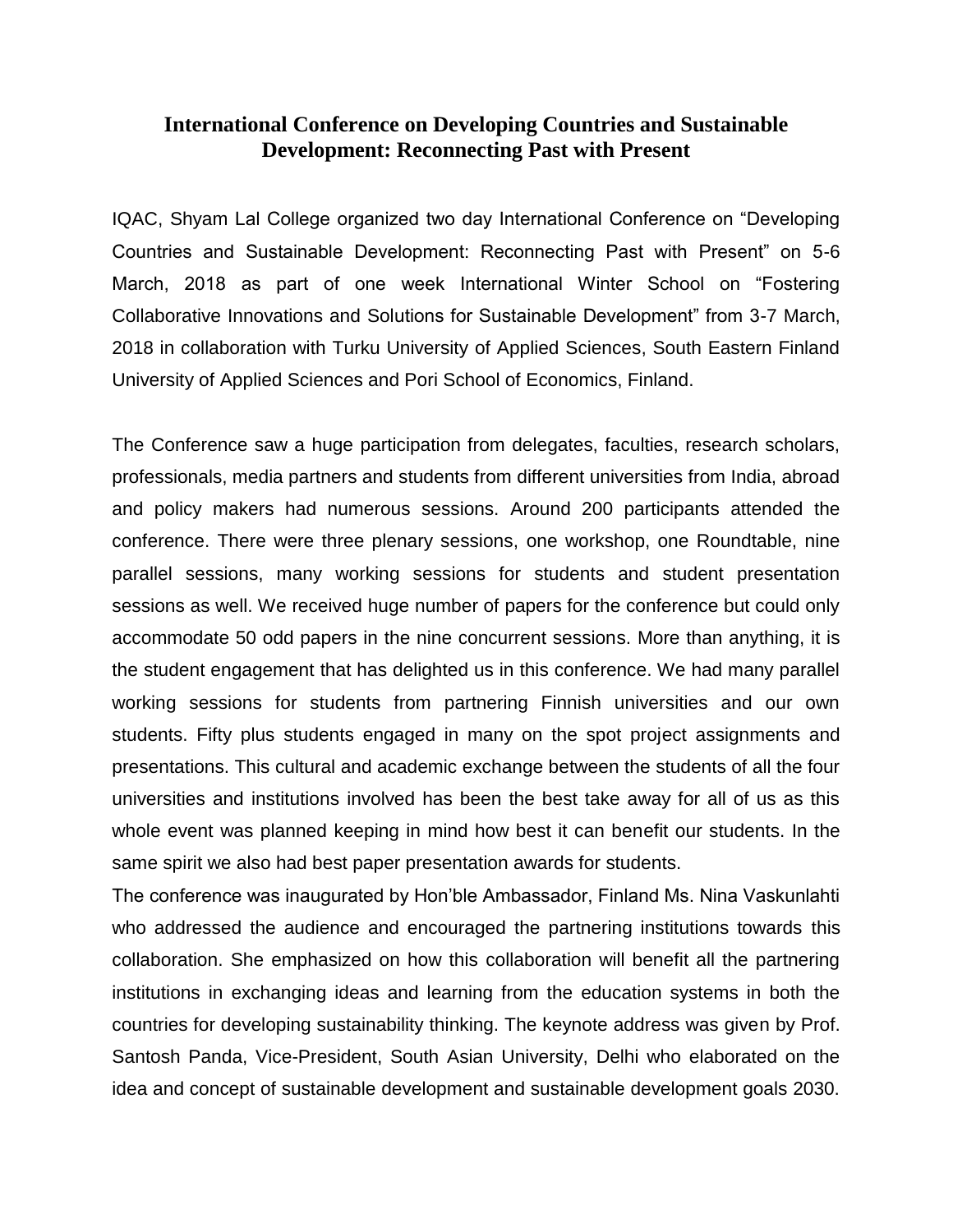Prof. Rabi Narayan Kar, Principal, Shyam Lal College, in his welcome address, raised relevant questions around India's role and contribution to global issues and also for emphasizing on the role that our past culture and tradition can play in finding solutions to sustainability. The valedictory address on 6th March, 2018 was delivered by Prof. V. K Malhotra, Member Secretary, ICSSR who highlighted and called for assessing the parameters of well-being and happiness as popular in the present times. All the participating academia, policy makers, industry experts and research scholars gathered in the conference laid emphasis on how sustainable development involves more than traditional economic growth. It requires a change in mind-set to reconnect with our past to learn to effectively manage equitable consumption. The world is faced with challenges in all three dimensions of sustainable development i.e. economic, social and environmental. A better understanding of the linkages and coordinated actions among these trends and associated nuances involving these conditions is needed.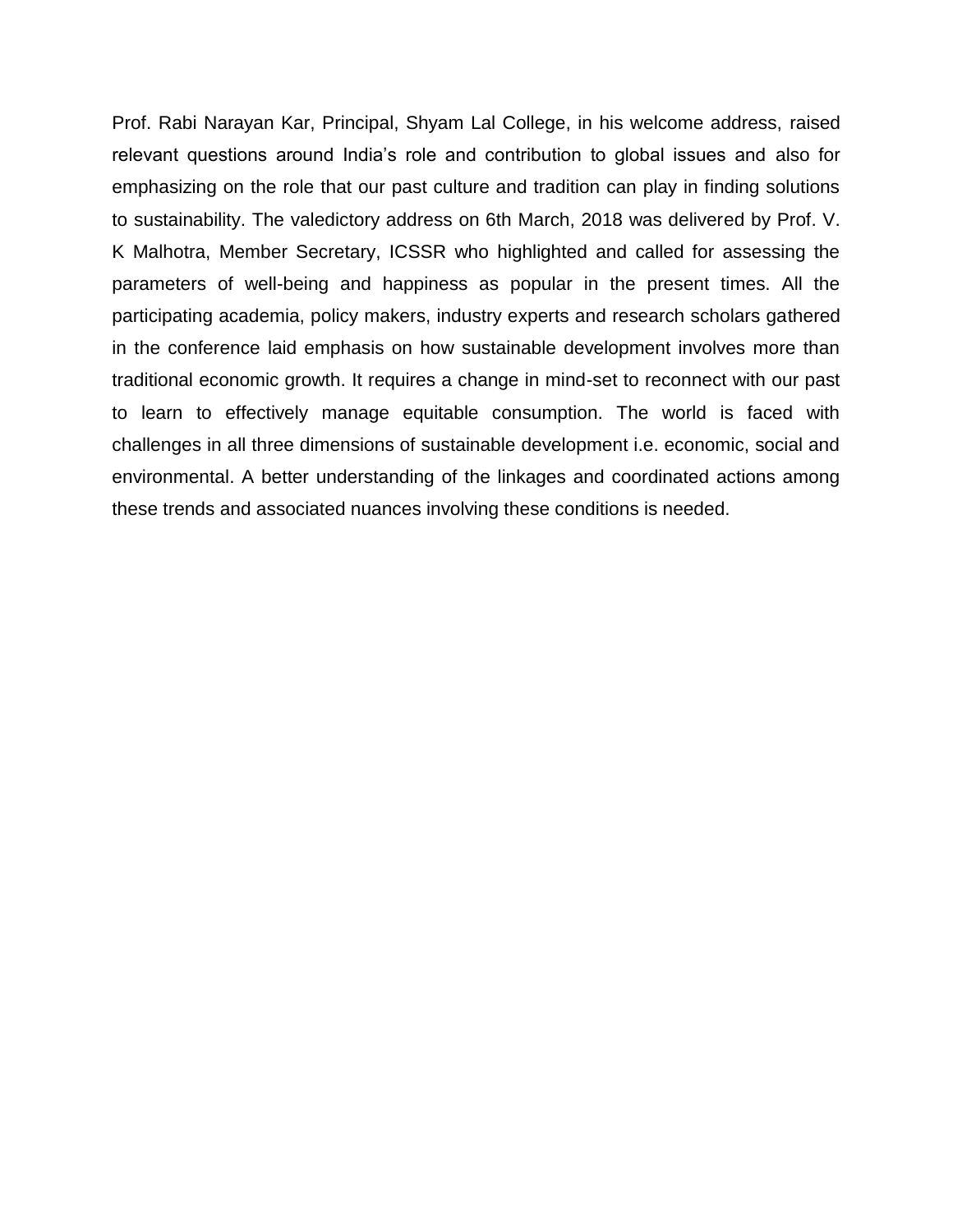







in collaboration with

**Turku University of Applied Sciences** South Eastern Finland University of Applied Sciences University of Turku (Pori Unit)

organizes

# **International Conference**

**Developing Countries and Sustainable Development: Reconnecting Past with Present** 

> - 6 March, 2018  $5/$

> > $\overline{a}$

**Conference Hall** Shyam Lal College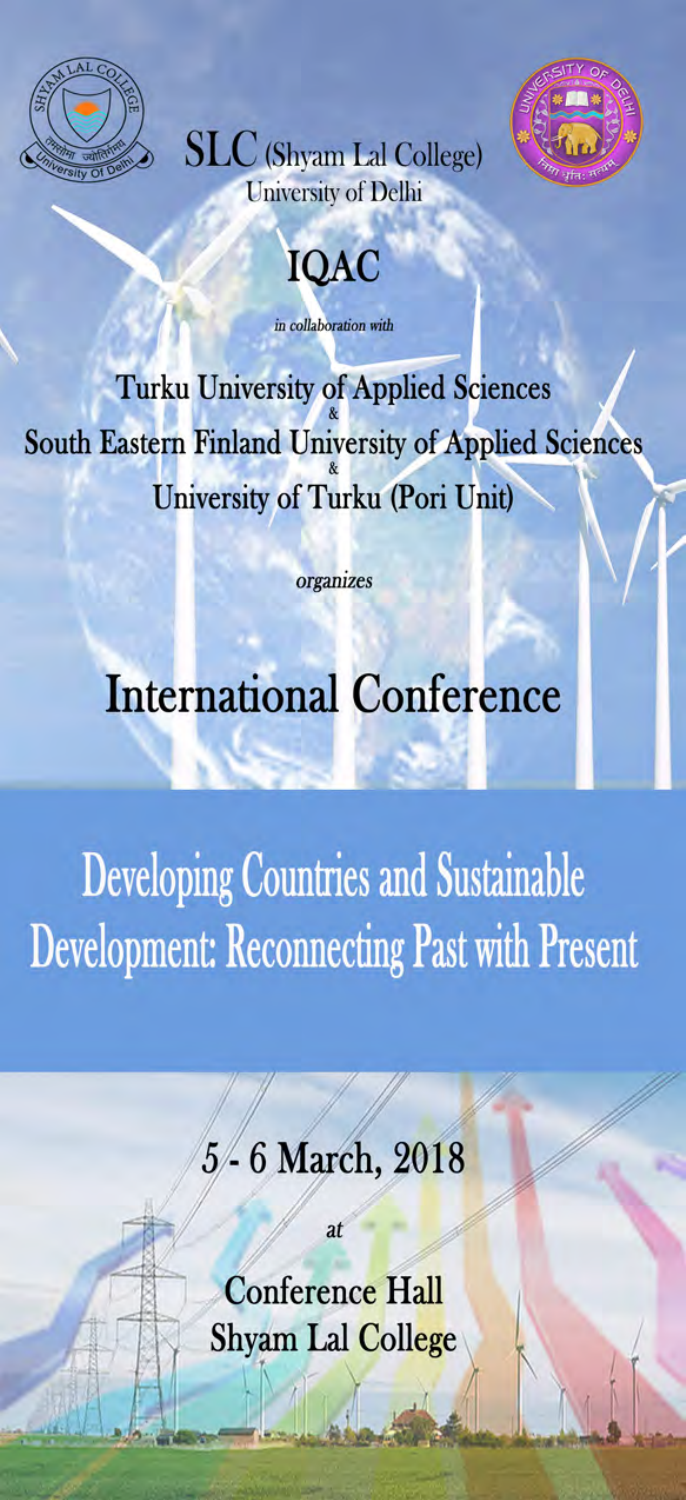## ABOUT THE COLLEGE

SLC, a co-educational constituent college of the University of Delhi, was established in 1964. SLC being the oldest and pioneer college in East Delhi has been catering to the holistic educational requirements of the young generation. The College is rapidly emerging as a prominent educational institution of the University and has earned its legitimate claim as the most efficient and complete educuational institution in the reletively less developed East Delhi region. The endeavor of the College has always been to make higher education more enjoyable, job oriented, meaningful and practical, and at the same time more adaptable to the ever changing demands of our society.

#### **ABOUT IQAC**

Internal Quality Assurance Cell (IQAC) has been actively pursuing quality sustenance measures to ensure excellence in academic endeavour. In that context, IQAC becomes a part of the institution's system and works towards realization of the goals of quality enhancement and improvement. The prime task of the IQAC is to develop a system for conscious, consistent and catalytic improvement in the overall performance of the institution.

#### **CONFERENCE THEME**

The theme of this International Conference is 'Developing Countries and Sustainable Development: Reconnecting past with present'. Sustainability is a balancing act that supports and upholds practices preserving the planet and the people. In recent times, there is an increased focus on sustainable development, meeting the needs of the present without compromising the wellbeing of future generations. Governments, private players and civil society are coming together with the UN in mobilizing endeavours to accomplish the Sustainable Development Agenda 2030 that calls for action by all countries to enhance the lives of people universally. This is possible only when there are innovations across disciplines, institutions and society at large and responsible practices of business and various others stakeholders (e.g., community organisations) are involved. Innovation is both a principal driver of economic progress, as well as bestowing significant benefits across all three aspects of development - economic, social and environmental. Innovation has resulted in very significant social welfares in human history, from the invention of new medicines and treatments, to the upsurge in economic outcomes and profits due to the Industrial Revolution to more nutritious, plentiful foods. Innovation has brought about fundamental changes in the way we live and continues to generate all the key developments improvements in the quality of life.

Sustainable development entails simultaneous emphasis on sustainable profitability and economic development, steady ecological improvements and community responsibility. Responsible business professionals play a vital role in responding to the call to apply sustainability principles to the ways in which the business is run and impacts society at large and the natural environment. RBPs are at the helm of affairs in business organizations to bring about innovations, reshape rules and business models to meet the sustainable development challenges. The great intellectual minds talk about fostering a culture of innovation that creates an enabling environment for innovation, creativity and entrepreneurship wherein institutions and organizations can work together to build policy framework or national systems of innovation. In this connection, we can add that India has a rich tradition of social enterprises, community organizations and micro enterprises operating since ages. These practices have been fostering innovation through traditional knowledge of indigenous and local communities, developed and adapted over centuries in the form of stories, songs, folklore, proverbs, cultural beliefs, rituals, community rules, local language, and agricultural practices that are passed on from generation to generation through knowledge-communication-interaction networks. One of the most prominent example is that of Mahatma Gandhi who promoted entrepreneurial efforts contributing to sustainability and took the pioneer initiative of endorsing local cottage nability and self-sustaining local communities. There is a strong contemporary need to combine traditional skills and innovative techniques of local communities and clusters with modern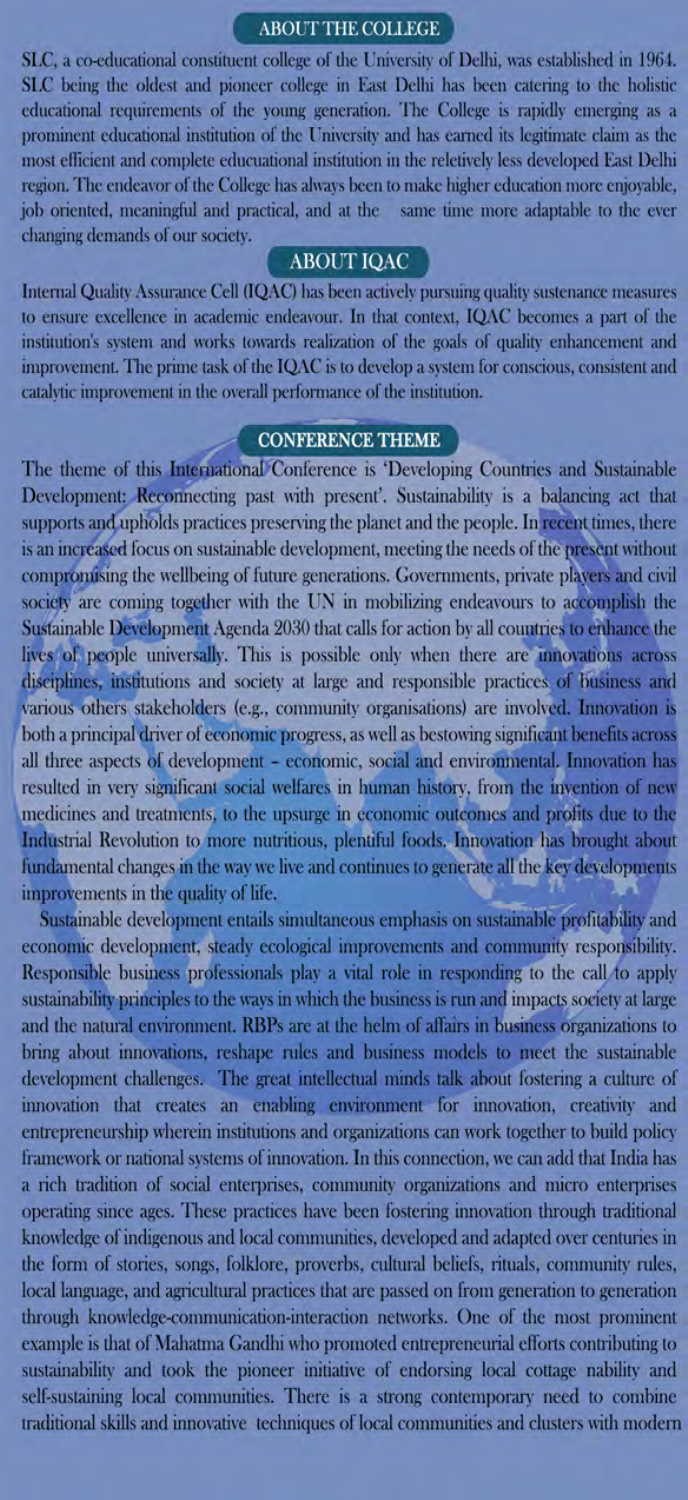technology, research developments and scientific knowledge to scale up production and replication so as to realise the aims of sustainable development and wellbeing at a glocal level. Collaborations and partnerships involving governments, the private investors, R&D, United Nations agencies and corporate sector can promote co-creation of knowledge, scientific, social and institutional innovations to meet crucial sustainability and growth challenges in the fields of employment generation, food and water safety, green growth, clean and renewable energy, sustainable cities and urbanization, active health care systems, improved education systems etc. Such collaborative efforts can create synergies by "bringing information, research and development, marketing, supply chain management, funding, and distribution to the table, reducing risks for launching innovative products and processes aimed at achieving sustainable development goals and expanding global economic and social opportunities" (ECOSOC, 2013). Culture also plays an important role in fostering sustainable development in the social, economic and environmental directions. Culture-led development includes a range of non-monetary benefits, such as greater social inclusiveness and rootedness, resilience, creativity and entrepreneurship for individuals and communities, and the use of local resources, skills, and knowledge. Further, the advancement of MNEs also calls for a breed of intercultural managers to spread and manage, for profit, the growth and development agenda within the spheres of sustainable development. The contribution of traditional knowledge and modern research to the objectives of global sustainable wellbeing should be conceptualized in such a way so as to promote and ensure a connection between the past and the present with an aim to build a better future for posterity.

## **CONFERENCE OBJETIVE**

The Conference, as outlined in the theme, will focus on engaging the participants in a dialogue to understand how collaborative innovations can contribute towards finding solutions for sustainability challenges. Collaborations highlight how partnerships are crucial in rightfully investing core competencies of different partners so as to harness sustainable gains for the economic, social and environmental domain. This international conference, thus, aims to develop a broader understanding of how concrete and innovative initiatives and new partnerships help address sustainable development challenges and integrate the three pillars of economic growth, social inclusion and environmental protection. The conference will also engage researchers in dialogue on how emerging nations like India have lot to offer on the innovation agenda despite many social and economic challenges. Many Indian social enterprises and organizations engage in sustainable practices for generations and also preserve them through very strong networks of knowledge-communication-interaction in the form of cultural values, folklore, songs rituals, language etc. Thus this conference can be an eye-opener for all the regions and offers a strategic opportunity for academics from different countries to learn and innovate from the experiences of community organization/clusters engaged in achieving sustainability goals.

#### **WHO SHOULD PARTICIPATE**

This international conference will be of great interest to faculties, research scholars, social activists, writers, experts working and researching on the areas related to sustainability goals and business enterprises.

#### **CONFERENCE TRACKS**

The conference aims to focus on recognizing potential solutions to development challenges facing the world at large. We welcome original research papers as per the following tracks. However, this list is indicative and not restrictive.

- <sup>1</sup> Developing countries and sustainable development: Reconnecting past to present
- $\Box$  Responsible thinking for sustainability
- $\Box$  The changing face of innovation
- $\Box$  Role of institutional mechanism in promoting sustainable transitions
- Factorial impetus (ETC) on sustainable development
- $\Box$  Role of managers in developing countries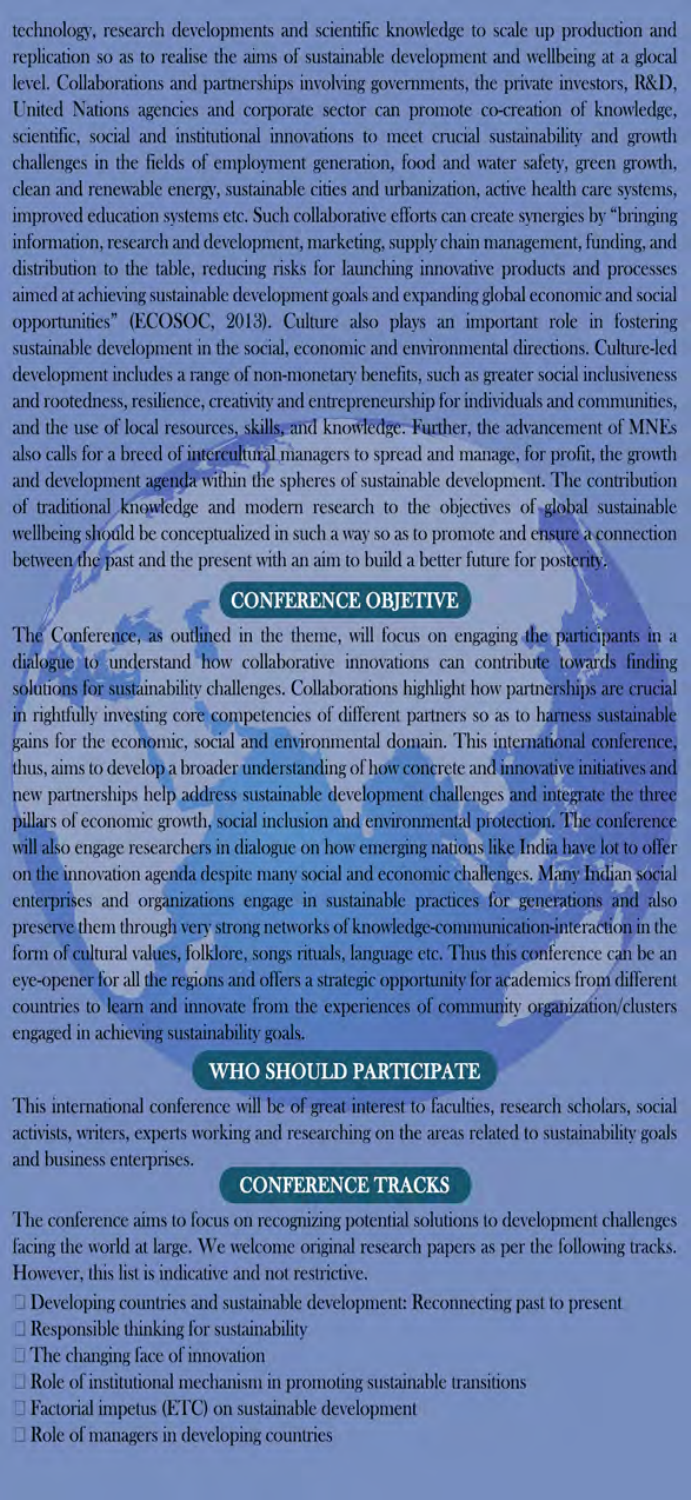Original research papers, to be submitted, should not exceed 5000 words in length and be in 12 point size font, Times New Roman with 1.5 line spacing. The papers would be shortlisted after rigorous reviewing process.

### SUBMISSION GUIDELINES AND REGISTRATION

Original Research Papers/Conceptual Papers and Case Studies are invited from research scholars, faculty, members of universities and colleges as well as students. There will be a separate session for student presentations, so we invite students to participate and put forth their views on the theme(s) of the conference. The extended abstracts/papers should be submitted at in Docx/(or readable PDF) format with the main track (listed in the attachment) mentioned in the subject line as per the following schedule:

| Abstract submission start date       | 25th January, 2018  |      |
|--------------------------------------|---------------------|------|
| Abstract submission end date         | 15th February, 2018 |      |
| <b>Acceptance Notification</b>       | 18th February, 2018 |      |
| <b>Research Paper Submission</b>     | 25th February, 2018 |      |
| <b>Early Registration Start Date</b> | 18th February, 2018 |      |
| <b>Early Registration End Date</b>   | 25th February, 2018 |      |
| <b>Registration Fee</b>              | <b>Early</b>        | Late |
| <b>Research Scholar and Students</b> | 800                 | 1000 |
| <b>Faculty Members</b>               | 1200                | 1400 |
| <b>Corporate/Industry Delegates</b>  | 2000                | 2500 |
|                                      |                     |      |

The registration fee may be sent in the form of Demand Draft in favour of "Principal, Shyam Lal College", payable at Delhi. The registration fee (with the name of the participant and the title of the conference stated in the covering letter) should reach the Principal at the office address. The registration fee can also be paid through electronic money transfer system and confirmation of such transaction is to be intimated by sending the snapshot and UTR No. of vour transaction to IQACconference@shyamlal.du.ac.in with "Payment Registration Fee" as the subject. The required details for such transfers are:

1. Name: Shyam Lal College

2. Banker Name: Central Bank of India

3. Address: G.T. Road, Shahdara, Delhi-110032

4. IFSC Code: CBIN0283941

5. Account Type: S/B

6. Account Number: 01247800135

NOTE: This International conference is part of the International Winter School being organized by IQAC. Those times attending and registering for the whole winter school comprising of conference as well as workshops uning from 3rd March-71 March are exempted from registering separately for the conference.

### **CERTIFICATES**

Certificates for paper presentation/participation would be handed over in the valedictory function of the conference.

### CONFERENCE DELEGATION FEES AND ACCOMMODATION

The Conference Concept Note with major Conference tracks are attached herewith. The Conference delegation fee is mentioned above for the participants of different categories. The Conference delegation fee entitles the participants to a conference kit, writing pad with pen, a copy of the conference proceedings, conference program and two days' refreshments and lunch. The conference organizers will arrange the accommodation for paper presenters, from outside Delhi and India on nominal prices.

#### **CONFERENCE PROCEEDINGS**

The selected and peer-reviewed complete papers will be published as an edited volume with an ISBN number. The original research papers, to be submitted, should not exceed 5000 words in length and be in 12 point size font, Times New Roman with 1.5 line spacing.

#### **ORGANIZING COMMITTEE IQAC**

Dr. Alka Sharma Convenor

Dr. Rabi Narayan Kar **Principal & Patron**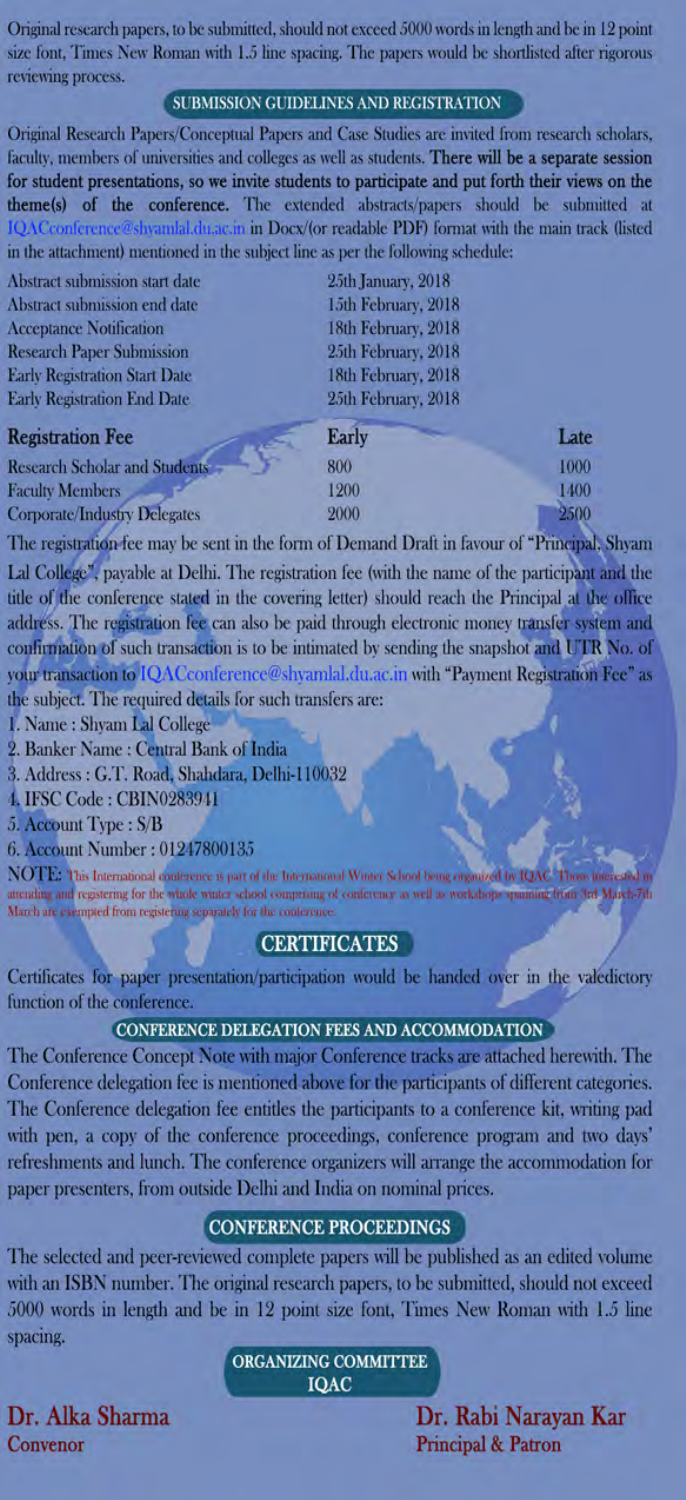# **Prominent Speakers:**

# **International**

Prof. Kaisa Sorsa, Turku University of Applied Sciences, Finland (Collaborators) Dr. Anu Lähteenmäki-Uutela, University of Turku, Finland (Collaborators) Prof. Ari Lindeman, South-Eastern Finland, University of Applied Sciences, Finland(Collaborators) Prof. Olena de Andres Gonzalez, University of Turku, Finland Prof. Tuomas Paulin, University of Turku, Finland Prof. Heli Söderlund, Turku University of Applied Sciences, Finland Prof. Telle Tuominen, Turku University of Applied Sciences, Finland Dr. Joachim Ramström, University of Turku, Finland

# **National**

Prof. Santosh Panda, Vice-President, South Asian University, Delhi Prof. I.M. Kapahy, Member, UGC Prof. Chintamani Mohapatra, Rector, JNU Prof. Ajay Mathur, Director General, TERI Prof. V.K. Kaul, Dean and Head, Department of Business Economics, University of Delhi Prof. Kavita Sharma, Head, Department of Commerce, University of Delhi Prof. Badar Iqbal, Former Vice-Chancellor, AMU, Aligarh Shri. JC Sharma, IES, consultant, Ministry of Environment & Forest, GOI Shri, Rajiv Saxena, Mazars India Prof. Raj Kumar, Dean & Head Faculty of Management Studies, BHI

## ORGANIZING COMMITTEE MEMBERS

Dr. Alka Sharma, (Convenor) Dr. Ruchika Ramakrishnan Dr. Kusha Tiwari Dr. Kavita Arora Dr. Bharat Bhushan

Dr. Arkaja Goswami Dr. Samrendra Kumar Dr. Ashu Gupta

Dr. Samrendra Kumar Dr. Sitaram Khumbhar Dr. Prabhat Sharma

Dr. Pankaj Kumar Chaudhary (Staff Council Secretary) Mr. Jagat Singh Chauhan

Ms. Shivali Kharbanda Mr. M. Abbasuddin Tapadar Mr. Rahul Dr. Sunaina Zutshi

# **TEAM MEMBERS**

Dr. Supriti Mishra Mr. Sushil Ms. Neha Bothra

Dr.Gayatri Chatuarvedi Ms. Neelam Dr. Anuj Sharma

Contact: Dr. Alka Sharma (9810325759, 9868319499) Email Id: IOACconference@shyamlal.du.ac.in